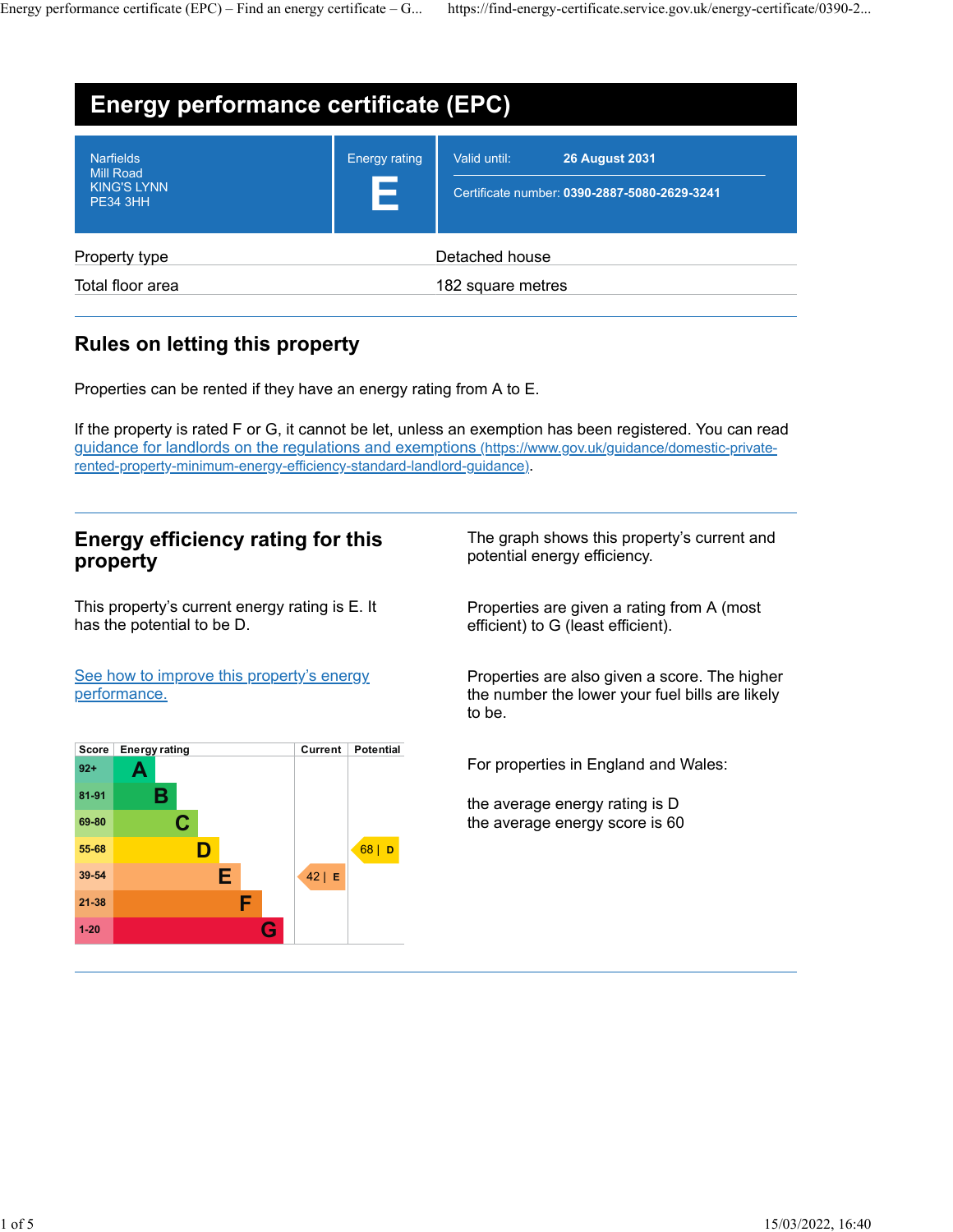# **Breakdown of property's energy performance**

This section shows the energy performance for features of this property. The assessment does not consider the condition of a feature and how well it is working.

Each feature is assessed as one of the following:

- very good (most efficient)
- good
- average
- poor
- very poor (least efficient)

When the description says "assumed", it means that the feature could not be inspected and an assumption has been made based on the property's age and type.

| <b>Feature</b>       | <b>Description</b>                                  | Rating    |
|----------------------|-----------------------------------------------------|-----------|
| Wall                 | Solid brick, as built, no insulation (assumed)      | Very poor |
| Wall                 | Cavity wall, as built, partial insulation (assumed) | Average   |
| Roof                 | Pitched, 150 mm loft insulation                     | Good      |
| Roof                 | Flat, limited insulation (assumed)                  | Poor      |
| Roof                 | Pitched, limited insulation (assumed)               | Poor      |
| Window               | Fully double glazed                                 | Good      |
| Main heating         | Boiler and radiators, oil                           | Average   |
| Main heating control | Programmer, room thermostat and TRVs                | Good      |
| Hot water            | From main system                                    | Average   |
| Lighting             | Low energy lighting in 82% of fixed outlets         | Very good |
| Floor                | Solid, no insulation (assumed)                      | N/A       |
| Secondary heating    | Room heaters, electric                              | N/A       |

#### **Primary energy use**

The primary energy use for this property per year is 252 kilowatt hours per square metre (kWh/m2).

#### **Additional information**

Additional information about this property:

• Cavity fill is recommended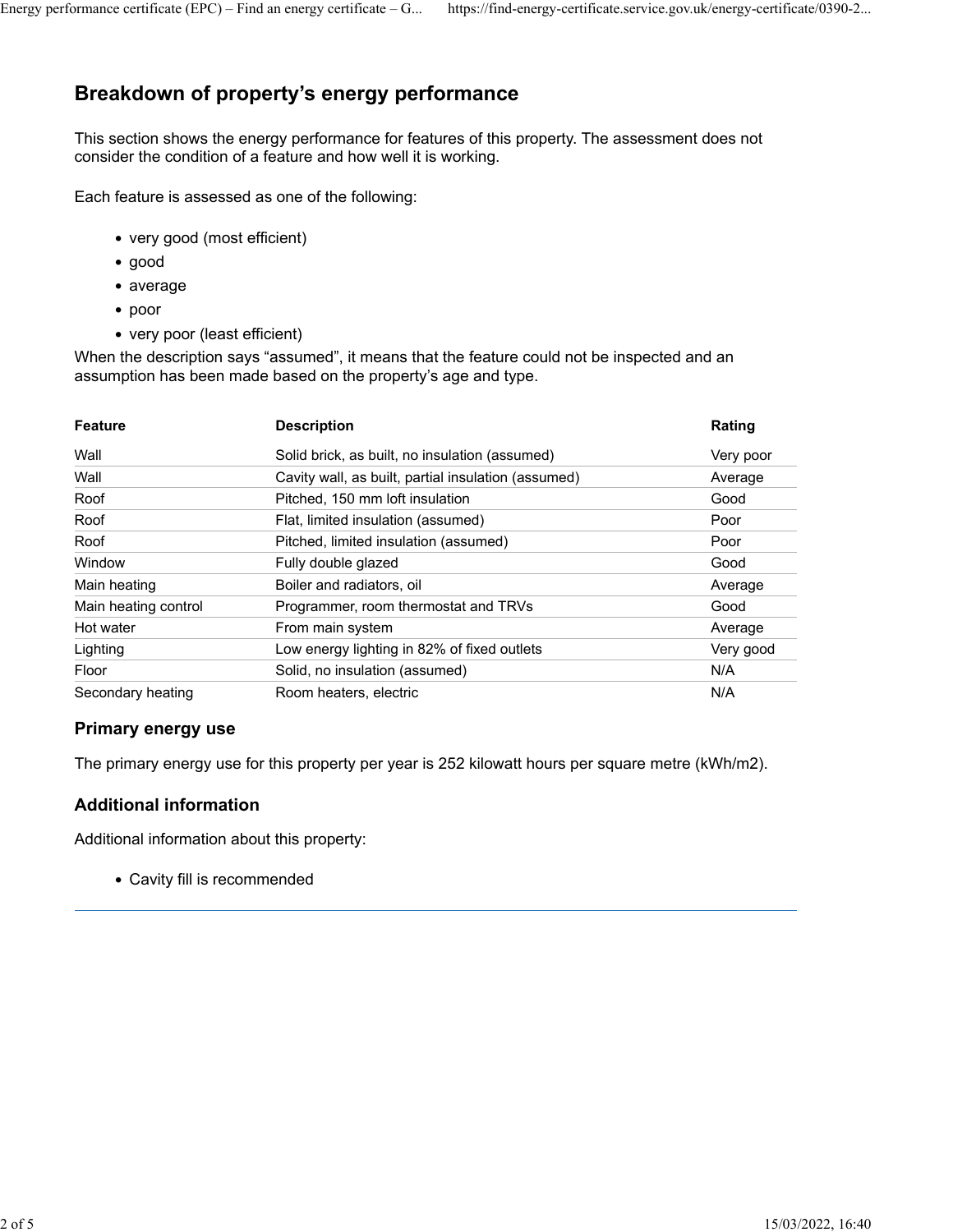## **Environmental impact of this property**

This property's current environmental impact rating is F. It has the potential to be D.

Properties are rated in a scale from A to G based on how much carbon dioxide (CO2) they produce.

Properties with an A rating produce less CO2 than G rated properties.

| An average household<br>produces        | 6 tonnes of CO2    |
|-----------------------------------------|--------------------|
| This property produces                  | 11.0 tonnes of CO2 |
| This property's<br>potential production | 6.2 tonnes of CO2  |

By making the **recommended** changes, you could reduce this property's CO2 emissions by 4.8 tonnes per year. This will help to protect the environment.

Environmental impact ratings are based on assumptions about average occupancy and energy use. They may not reflect how energy is consumed by the people living at the property.

# **How to improve this property's energy performance**

Making any of the recommended changes will improve this property's energy efficiency.

If you make all of the recommended changes, this will improve the property's energy rating and score from  $E(42)$  to  $D(68)$ .

| <b>Recommendation</b>                   | <b>Typical installation cost</b> | <b>Typical yearly saving</b> |
|-----------------------------------------|----------------------------------|------------------------------|
| 1. Cavity wall insulation               | £500 - £1.500                    | £101                         |
| 2. Internal or external wall insulation | £4,000 - £14,000                 | £417                         |
| 3. Floor insulation (solid floor)       | £4,000 - £6,000                  | £144                         |
| 4. Solar water heating                  | £4.000 - £6.000                  | £35                          |
| 5. Solar photovoltaic panels            | $£3,500 - £5,500$                | £364                         |

### **Paying for energy improvements**

[Find energy grants and ways to save energy in your home. \(https://www.gov.uk/improve-energy-efficiency\)](https://www.gov.uk/improve-energy-efficiency)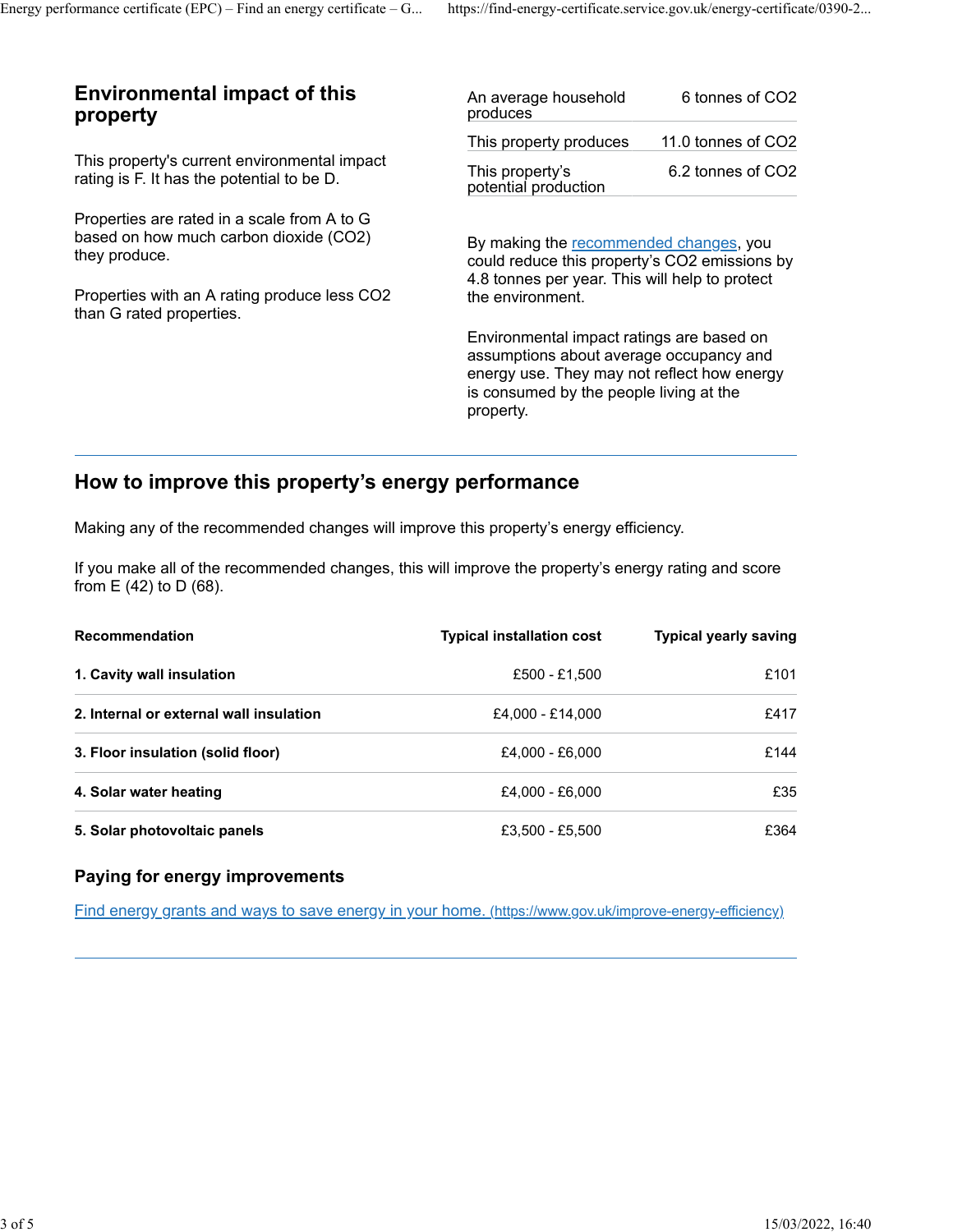## **Estimated energy use and potential savings**

| <b>Estimated yearly</b><br>energy cost for this<br>property | £2023 |
|-------------------------------------------------------------|-------|
| Potential saving                                            | £697  |

The estimated cost shows how much the average household would spend in this property for heating, lighting and hot water. It is not based on how energy is used by the people living at the property.

The estimated saving is based on making all of the recommendations in [how to improve this](https://find-energy-certificate.service.gov.uk/energy-certificate/0390-2887-5080-2629-3241?print=true#recommendations) [property's energy performance.](https://find-energy-certificate.service.gov.uk/energy-certificate/0390-2887-5080-2629-3241?print=true#recommendations)

For advice on how to reduce your energy bills visit [Simple Energy Advice](https://www.simpleenergyadvice.org.uk/) [\(https://www.simpleenergyadvice.org.uk/\).](https://www.simpleenergyadvice.org.uk/)

### **Heating use in this property**

Heating a property usually makes up the majority of energy costs.

### **Estimated energy used to heat this property**

| Space heating | 27798 kWh per year |
|---------------|--------------------|
| Water heating | 2920 kWh per year  |

## Potential energy savings by installing insulation

| <b>Type of insulation</b>        | <b>Amount of energy</b><br>saved |
|----------------------------------|----------------------------------|
| Loft insulation                  | 1266 kWh per year                |
| <b>Cavity wall</b><br>insulation | 1671 kWh per year                |
| Solid wall insulation            | 6950 kWh per year                |

You might be able to receive [Renewable Heat](https://www.gov.uk/domestic-renewable-heat-incentive) [Incentive payments \(https://www.gov.uk/domestic](https://www.gov.uk/domestic-renewable-heat-incentive)[renewable-heat-incentive\).](https://www.gov.uk/domestic-renewable-heat-incentive) This will help to reduce carbon emissions by replacing your existing heating system with one that generates renewable heat. The estimated energy required for space and water heating will form the basis of the payments.